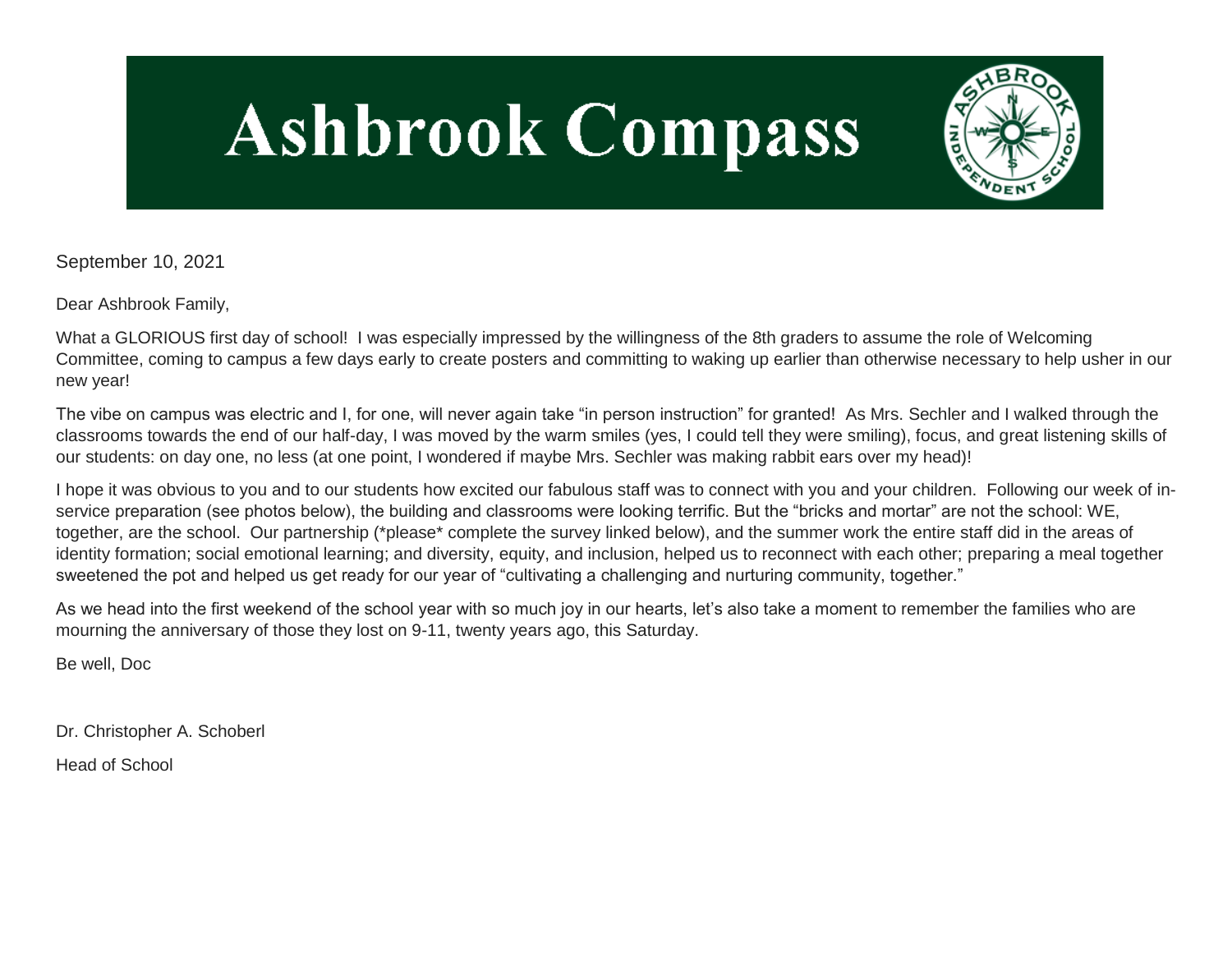

#### **Next Week:**

**September 13** -- First day of hot lunch program **September 14** -- K-4 Back to School Night **September 15** -- PTO meeting via Zoom at 9 am (link below) **September 16** -- 5-8 Back to School Night **September 17** -- Picture Day

#### **[2021-22 School Year Event Calendar](http://link.mystudentsprogress.com/ls/click?upn=t3AI3kjK1Pyk9qPfHnOahelBVVSIlRAa3GeSLMbkINmgHr3guxrPuqfp-2Bh-2FJW4nCZ4g8Gi3XkGXC-2FKATZbsSvlLtGaxynoxi8rg7wuoRjJ9ogb5HbX999Eip-2FZE6wLdBt-2FZXHJBS6zquMLtzN9wyAf-2BwWQPV3rI3lDDknuQ1JHMBzJ8gUYT-2F7YzNEwZY9IsL01sHprQ-2FIDOi-2FxvxQxcWetx3uPiVsOO-2BTqPctwW7ytf9RkxC1x3UjTIEBtRaqxRocHrr-2BmciBR4-2BJ-2F9FRK9RIbCVijz3zpNIIcd4PIsUMddSSVNBf6Erlmv-2BHBcLMpY-2BXATDQ1ruaOReFDZmWYSBv8U-2FG-2FKOr0yEkAwqSdMzdcQ3gq4Z79RZNOTZP4nGap5-2B4nzc4nIf29OyD3NhvJHQaLkc85sE-2FfYbPaGyyk6H2FOzJRYThJmT37US6LpTrGNlh9HxVTLYe1LpjcNTBXNJsSKlp-2BAa-2BVuGTdE8v33fTt9-2BgR-2BE9tSlDPzhNHxWPZ2RZ535aLRz3SoCCiPZR3EABfh4FMKDRC4z2q-2Bvjvbtim7SOD4kDD2r5XYSDBe4a3bcI5fNds6iRAQWmj3uDnwn3-2B3tKuGNT1JKaRpJXKTgGLzWZLAnNUo4fvdQC77H83vaK-2BM8PCeLuljt-2FRAsnx0cP-2FGdRouESOyMOB5ORkT-2BH-2Bkw4hRRiiTCpe61BsZqpA-2Bu1ZrI_1PndbFfBoQGSZbxwXHHEexw3B2F0fG-2BUmuXm6a-2BX-2BzveLaUeAp2YGW4WCi1XQLzhSmUc1k1iGo5IH1hZYHqVM8yFAEe3xjJd2lWtdjFnlEFGplCZdpSf0-2BwZ8KWm6PvMqR2izJhhyE-2BSnte-2Bs-2BIhbqMcmFe5Ked0-2B61uU1jTlz6vDjr84iTNiqvZAFeSOH9Xus1qG9oqmGhCVz4YjbFiRKcoW4vIX1bAlFltLgwYVyxhasXwokbyv-2BrPzUWfv3ER5mIL6rDGhlcNsp8GXEhWnm5o5c-2Buhr9D7ZFpyHUJuR80Fvt-2Fq7nLibbiHNfIVkXxszpPWIZ3aN0Scfl810eb-2BYMjUvxmBZAePvDfjWoWe342cls8cWVNkM0vh7TGLnUGKN8gbAxbQSISHbnITce9FB2skHoFP4VhGas-2FPHX5qWhUyy0qJrEkXvIVFXevzFnA)**

#### **Back to School Nights This Week**

We are looking forward to seeing all of our families at the Back to School Nights! The detailed schedule including Zoom links for each of the sessions will be emailed to families the day before the Back to School Night.

Lower School - Grades K-4 September 14th via Zoom Middle School - Grades 5-8 September 16th via Zoom New Family Session begins at 4:30 Head of School Welcome at 5:00 Classroom Teacher Sessions to follow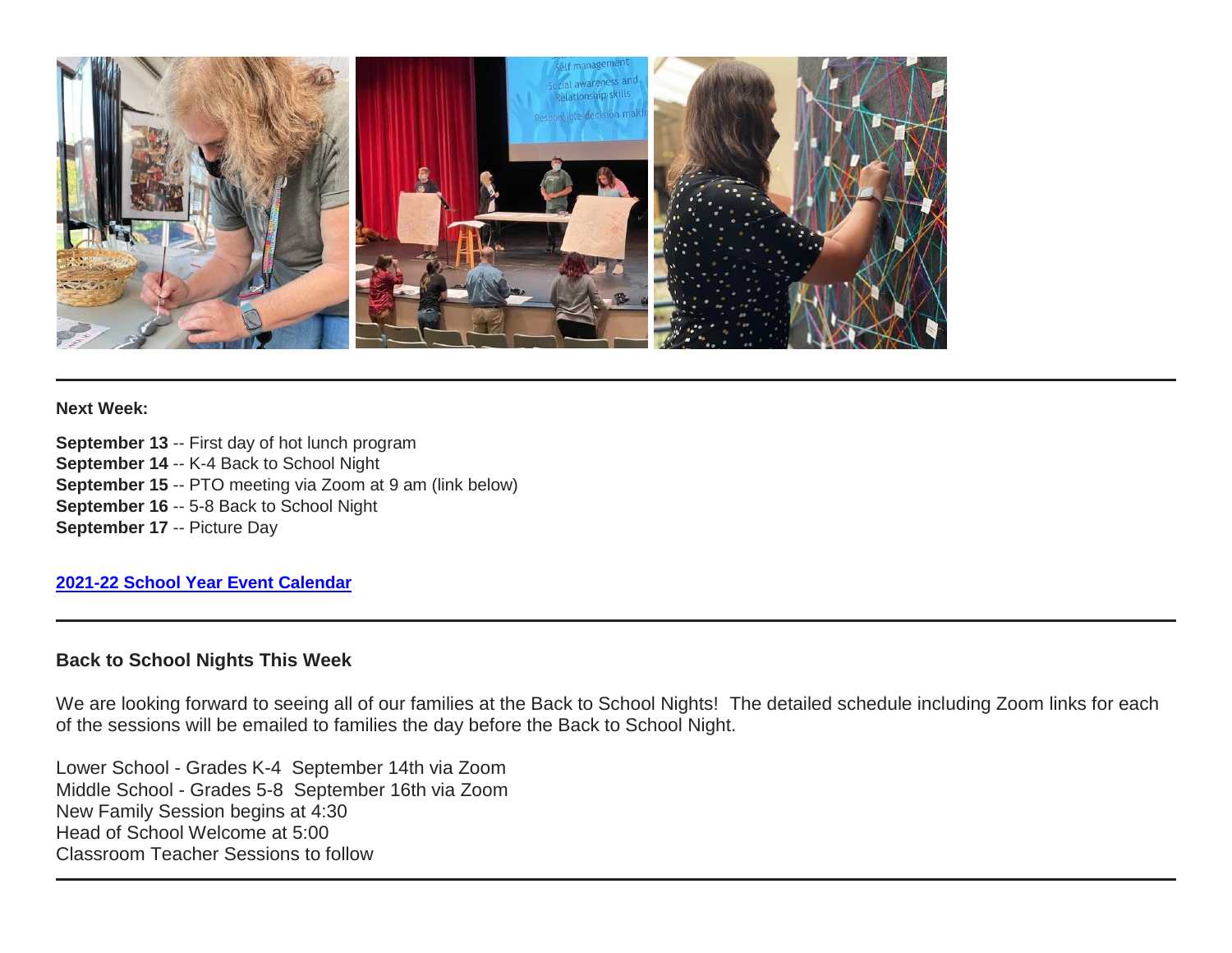## **PTO Meeting Wednesday**

Come one, come all to the next PTO meeting! We'd love to have you join us and learn more about the PTO. Meetings are held the first Wednesday of every month at 9:00 am on Zoom.

When: Wednesday, September 15, at 9 am **[https://us02web.zoom.us/j/8932204776?pwd=ZlRFakpKNG4xVUZ4WUJkK3g3dGcydz09](http://link.mystudentsprogress.com/ls/click?upn=t3AI3kjK1Pyk9qPfHnOahdUXsXwKktIG8PjKMmDa563TLyGmQbyIazENxFVEkz4dwmYp5Z9USNXC1aCCDVQgl9BWDUwGriNPQNLlF9Zx7xKHvLX2AmhkD7P2CF4Gm-2BPTwgDU_1PndbFfBoQGSZbxwXHHEexw3B2F0fG-2BUmuXm6a-2BX-2BzveLaUeAp2YGW4WCi1XQLzhSmUc1k1iGo5IH1hZYHqVM284wPZHl0DIao-2BuTk5O9xqGLQPWsdKgDM8ULFh7TKHvB03T9eEiA-2BU4jDSZQwW0Vyg5jr1KuEw60lnnZIwkxd6MSe8NuofH69T2NC9bWSBNTQcbThU9e7t5kLDUcxVooVH8vLrOjkCuqV2HEQF0ZmsKjiXWsGcpq70vjUHaOuArL1RqdB6JzIeDiQp8rvQNCRAyqyHI-2FkHhx4Wf2CJ3WUDs1dpMlCIJsUmJGlTdSBRn-2FyetAwRE2IKtcQioWPvkJVuXeixdeZznP5g0IJJGvi5v-2Fw2H9gJSS2lG-2BgQ-2FGy9rtUrjvB4TKWnj762Fgdn8Ea227nMoh20qLe5UwyNOAKg9Xr3O-2FtQmmqplbub5Y6QW)** Meeting ID: 893 220 4776 Passcode: PTO

#### **Front Door Safety Reminder**

In order to maintain a secure campus, the main front doors of Ashbrook will be locked from the outside every morning at 8:30 am. Anyone inside the building can easily exit, but no one can enter without office approval. Please drop off items for your student on the tables provided outside, or if you are picking up your student, please wait outside the front doors and Miss Elaine or Miss Rachael will escort your student to the door.

Thank you for your understanding!

#### **Picture Day is next Friday**

Picture Day is September 17. Please click **[HERE](http://link.mystudentsprogress.com/ls/click?upn=n7jYKe39nC4PrVAw2BzaOolgU5XUleaJ61qfvNJxTW3uoi8RFzNYUfSc1qXdqajA34djZWrxIBJBxzp2whbybvqIYp3dDOkCDgKesziBdCk2lLqWj12lMUHza8tqfGSnrdl3fotOE-2Bh8yHwawttjnRarjFwxPwh2rfdUoMrRJJs-3DtHKi_1PndbFfBoQGSZbxwXHHEexw3B2F0fG-2BUmuXm6a-2BX-2BzveLaUeAp2YGW4WCi1XQLzhSmUc1k1iGo5IH1hZYHqVM6F7qEDkNfse4JNCX-2BViUO81pPhJJ1f4-2BQh6cbDOhlddqo5A48v08bNHpGnijX1y4ml7Zo5R0M1pgSWWSHCMf4tFXPfvdX5EnlKjhvVy-2BquyliF089xYOmKPfx-2FNihytO2clLk2R-2BSoCTJ1SICBXDsvwiDdjUaokcNEyD0iOfVs8B-2FTdo5K-2BLmnLzR1lZbRIBekTnJkmDia19cDhajty6OUY9SdW-2BjZEcBq4e0NJb6SuU42BJqWBnMx-2FLRs9P0c91Xw95iEhqt30M2CdTFnwkOJVnAC1R5-2BK-2FICtYQFigXTX3mr5DNW0PJI4sQ23SRup3VsU3LoS0rmTWFHhsCbhsAlgZJHIBFhhOne6k0uekfY8)** for the flyer. You will need to order your school pictures at **[mylifetouch.com](http://link.mystudentsprogress.com/ls/click?upn=n7jYKe39nC4PrVAw2BzaOopwWGEZHNrY4UMTYT4fb-2BTETDP-2Bujlm7gkUXRv8tb849TgL_1PndbFfBoQGSZbxwXHHEexw3B2F0fG-2BUmuXm6a-2BX-2BzveLaUeAp2YGW4WCi1XQLzhSmUc1k1iGo5IH1hZYHqVM2mXK-2BTA51H2Y2RcN2PqdRmrAdWaH5oRWgDOdI6zDRlP0FUaPzit0Zy9JcffgjA06-2FMsPCKTpA1RXH7ENPxd9Npu-2BhqCEML7zhFTimCZVx-2BOYCzMCivSyHCL0fqH6KojHo7AjeRiCYIOOTnwokG1h-2BHbk3Zmj5SGxT9NSlo5nLyc-2Ba6df7NJzp-2FI-2B-2F2j-2B11O-2BewfsfwlV19XtuiysdQ01yUsLeWhdkfIrw4vPOioTU4veue48PHWRFf7UYnThItJiw2y6ni6gewTa-2F2Y1y0EQjDcu92xeR-2BYNJQ-2FIp9AcmHPu-2F-2Fvt5VGECdcw2bW9kvbyLWKSDelOEMYDVJ4pXIz-2FUcaucUOukv5s4dWgEKFF-2Fcd)** and enter Picture Day ID: EVTXVM3S2.

#### **Parents as Partners Survey**

In an effort to continue building community, and in response to the overwhelming generosity of parents who have offered to make presentations to our students, lead clubs, share their interests and passions, or introduce our Explorers to their professions, I offer the **[Parent Partner Survey](http://link.mystudentsprogress.com/ls/click?upn=VpBe6Z9t6RkEC4qAoQCeri-2FFFh7llDqKppeMq4GAyjRWQxckQw26M-2Bv6Io9sYjjzu11I-2FIHnrxqd6TMWI6gnx-2BiEK7Npr-2BpJ3so6M0GUxrRTpwZZYMhJ-2FmMHGccGwQxRDvsZHECICQBoGuYXr6ayZQ-3D-3DkRjB_1PndbFfBoQGSZbxwXHHEexw3B2F0fG-2BUmuXm6a-2BX-2BzveLaUeAp2YGW4WCi1XQLzhSmUc1k1iGo5IH1hZYHqVMz-2BzL-2FEbnJPIqtY8sP3eQWIRgVnby-2FasD6UaNoOMbFHCcOkk-2F4JPMxx3c09HiBPJ1ET8EV6bnlZG7FIM-2Fc2xA3WvEyRrooWPdvY-2B-2BoMcHqKPXvtmxeS0vNOCYdMV5NR1p81MDqrN39nsnxiuj6DkjgxVCL-2BjwxybrOM6S6vabGcDU-2BN-2F1dS4OahL5FKbYql2csf7l9zjzVChvlIkkzcVwxkkHVI6-2BsLgsunXrCtOx71gJ8rzUgLBB4Nw259ao1h7XwMeW-2Fnxr-2Fw8xKID-2Fb-2B8ceB3eMPL86LDYXtYiPygY5OsIjNwp4fdZrh7pFi8WbjT8EP5vtRCSlr8BoK-2BD8Zawt7fuu5xEq40mVSIaqb7diWY)** as a way to better understand the resources our parents might bring to the table. This information will be shared with our teachers, who may reach out to arrange a connection. WE'RE ALL IN THIS TOGETHER!

Please complete the survey by Friday, October 1. Thank you!